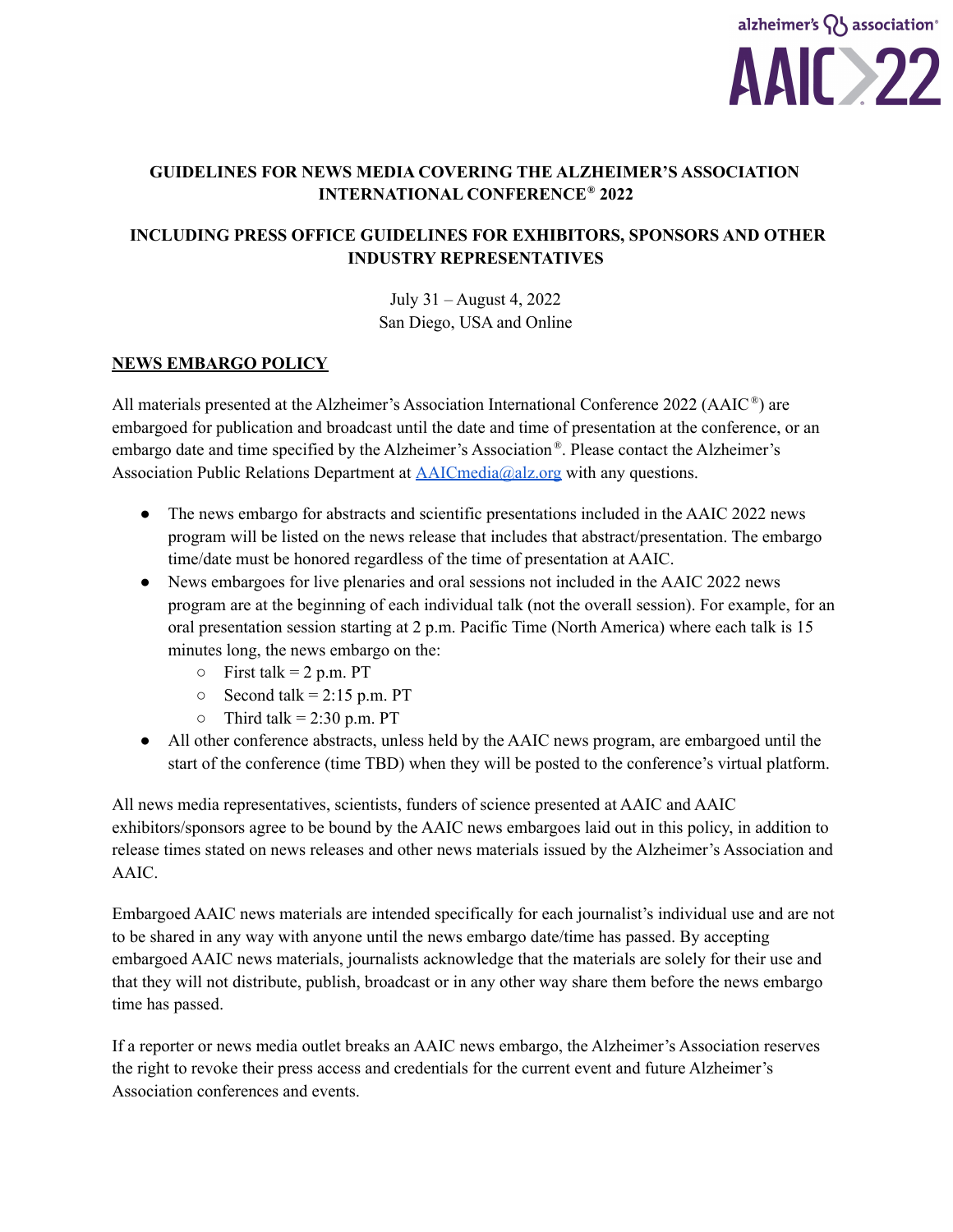

## **NEWS MEDIA REGISTRATION AND CREDENTIALS**

Complimentary registration as a journalist for AAIC is solely for those individuals who will produce news coverage of the conference. News media outlets must be in existence and regularly (daily/weekly) covering health-related topics, including brain science/research, for at least six months to be eligible to receive embargoed news materials.

News media must apply, and be approved, for credentials to receive advance access to embargoed news materials. Approvals for news media/reporters are at the discretion of the Alzheimer's Association. Learn more at [alz.org/aaic/press](https://alz.org/aaic/pressroom.asp)

Those who do not qualify to receive embargoed AAIC news materials include, but are not limited to:

- Publishers or a publication's advertising, marketing, public relations or sales representatives.
- Publishers, editors or writers from internal publications or newsletters.
- Book publishers and book authors.
- Public relations/marketing/advertising/sales staff, PR firms or consultants of AAIC exhibitors, sponsors, educational institutions or other companies.
- Financial, market and industry analysts; employees of financial, market and industry analyst firms and medical communications companies. Employees of companies whose primary business is as investment advisors or business consultants. Employees of business information/intelligence services, publications and databases.
- Other individuals who are not actually reporting on the meeting.
- Freelancers working without an assignment.
- Non-news media websites, such as blogs not associated with accredited news media or which carry primarily personal information and opinion. Sponsored blogs or blogs of for-profit companies that do not have independent editorial staff.
- Individuals (and employees of companies) whose purpose is to repackage content for continuing medical education (CME) opportunities, research studies and textbooks.

All of these individuals are welcome to register for AAIC as regular attendees.

Scientists presenting data at AAIC may not register as journalists; they must register in the conventional manner. Individuals registered as journalists are not eligible for CME credits.

### Credentials

To register for AAIC as a journalist and receive embargoed press materials, identification certifying that you are a member of the news media is required. This includes the following:

● A recognized official press card; or a business card showing verifiable current employment as a reporter/writer/editor at a recognized news media outlet; or a current membership card from the National Association of Science Writers (see "Freelancers" section below).

**AND**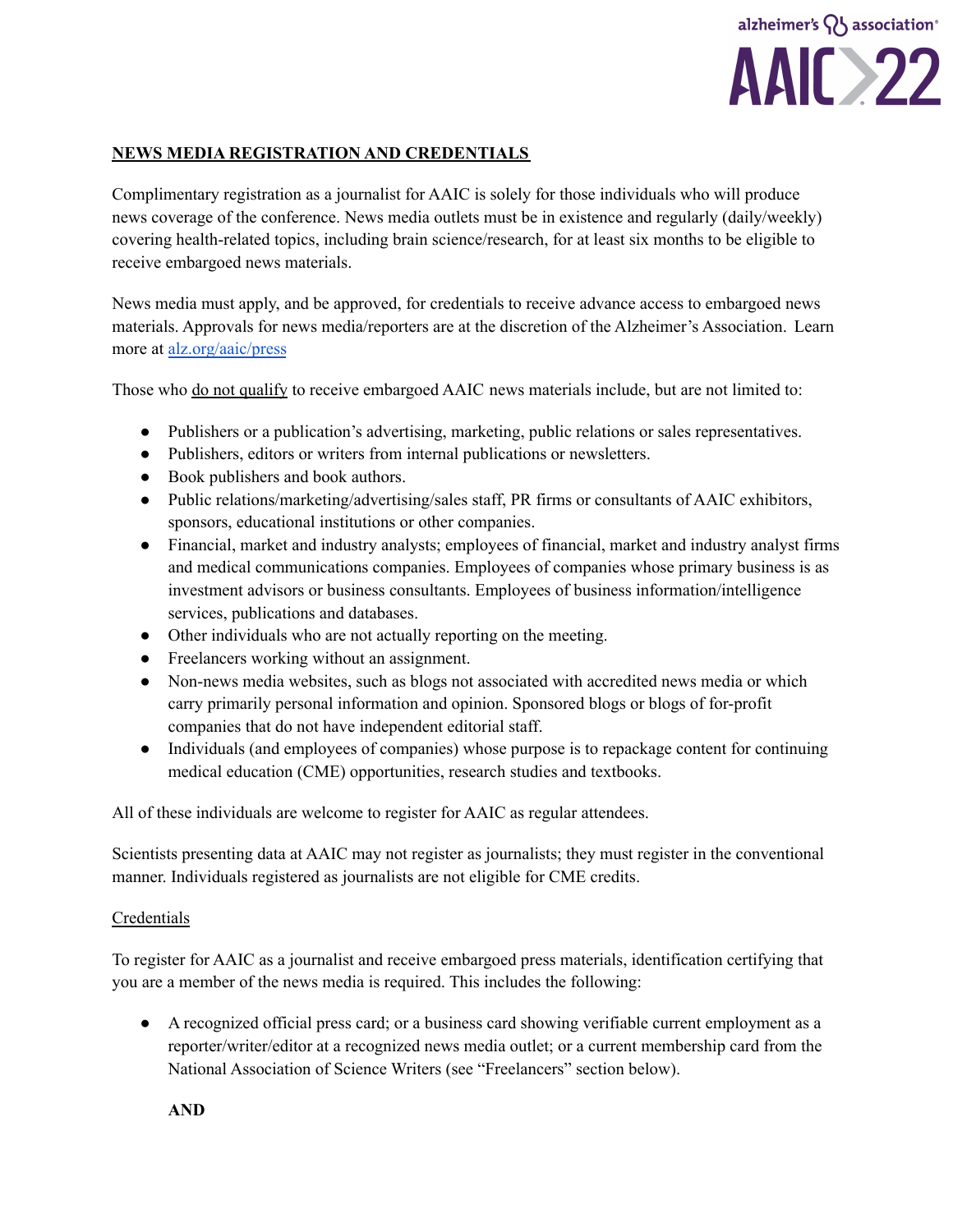

● Copies of news coverage of the previous year's AAIC, if you were registered as a journalist for that event. Or at least two copies of Alzheimer's/dementia/brain science news coverage from within the last year (preferably more recent).

## *Freelancers*

In addition to the materials listed above, freelancers must also submit:

- A letter on the media outlet's letterhead stating that you are on assignment to cover AAIC.
- At least two copies of bylined articles published in the last year for recognized news media outlets covering health- or medical-related topics, particularly research/science.

Please send copies of these materials to the Alzheimer's Association with your registration.

### *Scientific/Medical Journals*

Only those scientific/medical journals (print and electronic) that have regular sections for editorial news coverage may apply for registration as a journalist at AAIC. Only those people who actually generate that editorial content may apply.

#### *Newsletters*

Newsletters (print and electronic) that are widely published and publicly available, published regularly (at least six times per year), and that primarily cover Alzheimer's disease/dementia news are eligible to receive embargoed news materials. Investment, corporate, internal and institutional newsletters are not eligible for news media credentials. Applicants must submit two recent issues of the newsletter, each containing at least one bylined medical/health/science article, and coverage from the previous year's AAIC (if applicable).

### **SCIENTIFIC ABSTRACTS**

AAIC abstracts, sessions and schedules will be available to registered journalists through a password-protected website approximately one month before the conference. Data and details for abstracts included in the AAIC news program will not be on the website until the news embargo has passed, but will be available to reporters registered for AAIC through the Alzheimer's Association's media relations staff.

# **PRESS OFFICE GUIDELINES FOR EXHIBITORS, SPONSORS AND OTHER INDUSTRY REPRESENTATIVES**

### PRESS LIST POLICY

The Alzheimer's Association does not share its press list or the names of those reporters who are registered for AAIC.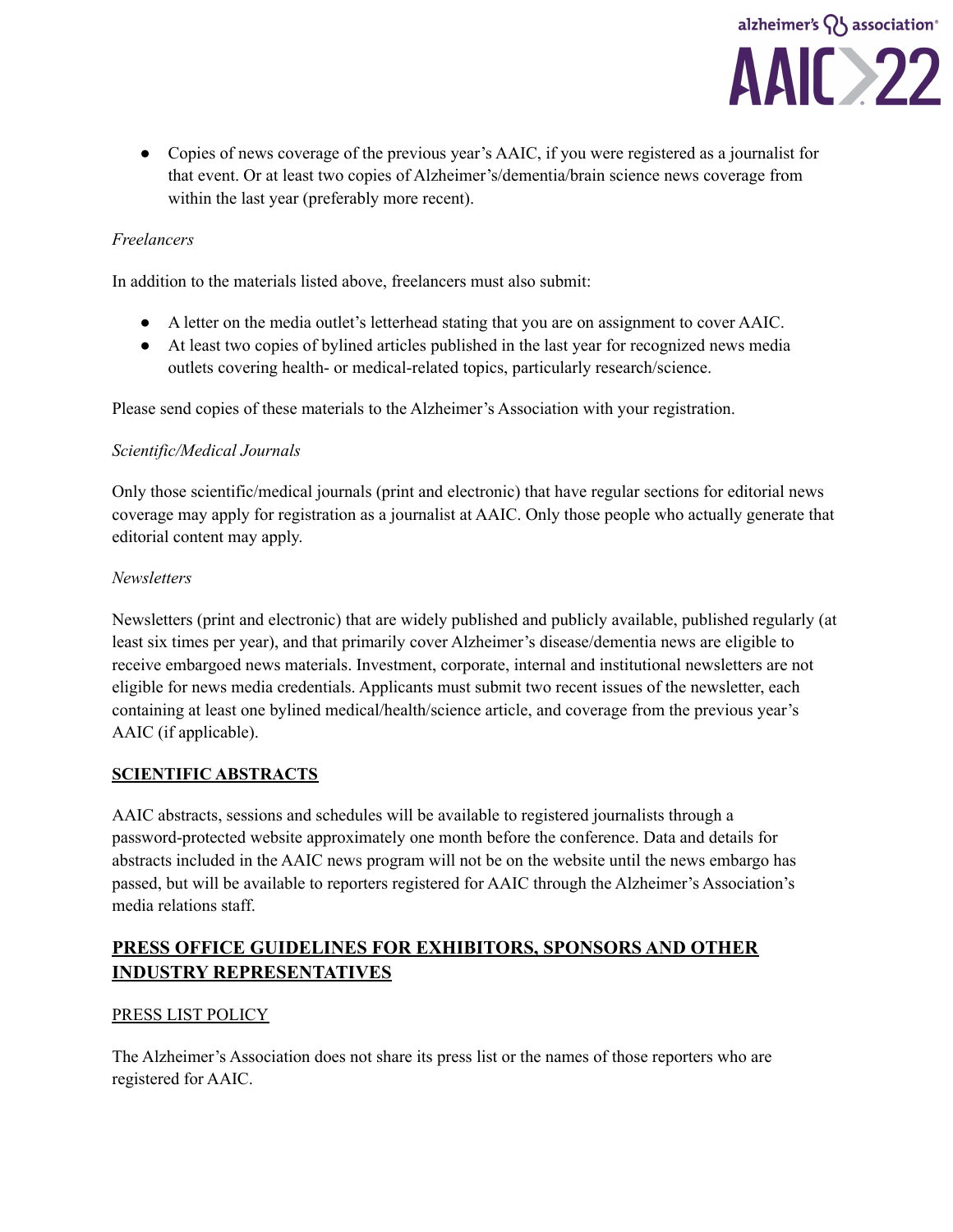

## EMBARGO POLICY

All scientists and their funders, and all AAIC exhibitors and sponsors, agree to be bound by the news embargoes and release times stated on news releases and other news materials issued by the Alzheimer's Association and AAIC. If a scientist or company that is a participant in an AAIC news briefing or news release is discovered to have broken an AAIC news embargo, or encouraged the breaking of a news embargo, the Alzheimer's Association reserves the right to remove the participant from the news briefing and remove that scientist's/company's information from the news release.

### SPONSOR AND EXHIBITOR NEWS RELEASES

The Alzheimer's Association does not endorse news materials from exhibitors and sponsors.

As a convenience for journalists, news releases from exhibitors and sponsors related to science being presented at AAIC will be displayed in a designated area of the Press Office. Only news materials related to science being presented at AAIC will be accepted — no promotional material or background material, and no press kits.

The Alzheimer's Association must approve all exhibitor/sponsor media materials before they are displayed at AAIC. The Association reserves the right to not approve the materials for any reason.

News releases must state that the data "was presented at the Alzheimer's Association International Conference<sup>®</sup> 2022 (AAIC<sup>®</sup>)." First references to the conference in all news materials must use that full name. "AAIC" is acceptable on subsequent references. In addition, all references in news materials to the Alzheimer's Association® must use this full name; there are no acceptable shortened forms or acronyms.

### "Participation" or "Curtain Raiser" News Releases

Public and news announcements made in advance of AAIC that a scientist or company is scheduled to make a presentation of AAIC may include the date, time and topic of presentation, but may not include the methods, results and/or the type or direction of results, even if that is included in the name/title of the submitted abstract. For that reason, authors are discouraged from putting the type and/or direction of results in the abstract title.

#### Approval Process

Prior to **Monday, July 11, 2022**, a review copy of all exhibitor/sponsor media materials must be sent to Alzheimer's Association Public Relations email, [AAICmedia@alz.org](mailto:AAICmedia@alz.org) or faxed to 866.720.0074. **Materials not received by July 11, 2022 will not be displayed at AAIC.**

Up to 50 copies of accepted press materials can be dropped off to a staff person at the Press Office during regular hours of operation. Press Office staff will not make copies of exhibitor/sponsor press materials.

### PRESS OFFICE